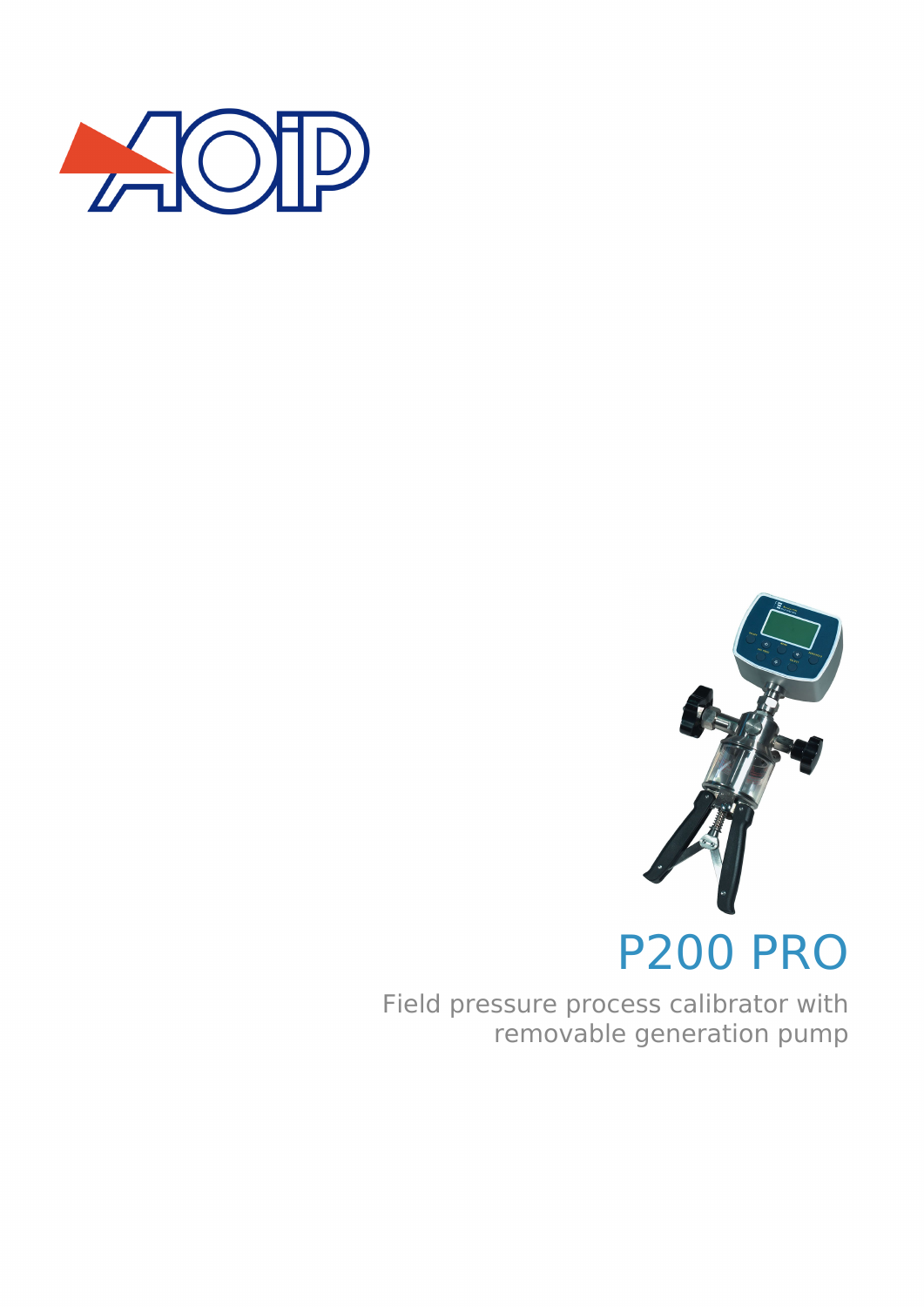

P200 PRO is a field calibrator that measures and generate pressure from -1 to 700 bars with an accuracy of 0.025% FS. It is developed for the calibration, verification and testing of pressure sensors and transmitters, manometers, pressostats and flow transmitters[.](https://www.aoip.fr/wp-content/uploads/2013/11/calys80-module.jpg)

## **Description**

P200 PRO is a field calibrator that measures and generate pressure from -1 to 700 bars with an accuracy of 0.025% FS. It is developed for the calibration, verification and testing of pressure sensors and transmitters, manometers and pressostats. Besides, it measures and generates process voltage and current .

- Pressure range: -1 to 700 bars
- Leak test
- Switch test
- Calibration of transmitters and pressostats

P200 PRO is a versatile, robust and handy instrument with its IP65 measurement head and removable pump. It is a comprehensive calibration system yet easy-to-use. It has an internal pressure sensor and accepts an external module in addition. It simultaneously displays the output pressure and input current or voltage, the pressure percentage, the pressostat status or the MIN / MAX pressure value. P200 PRO stores not only 1,500 measurement values but several calibration procedures, leak test or switch test procedures. The instrument is delivered in standard with a factory calibration report traceable to the national standards that states the nominal and actual values and deviation errors. The pressure calibrator is widely used and recommended for maintenance, regulation, metrology departments of process industries, energy field, applied or scientific research activities.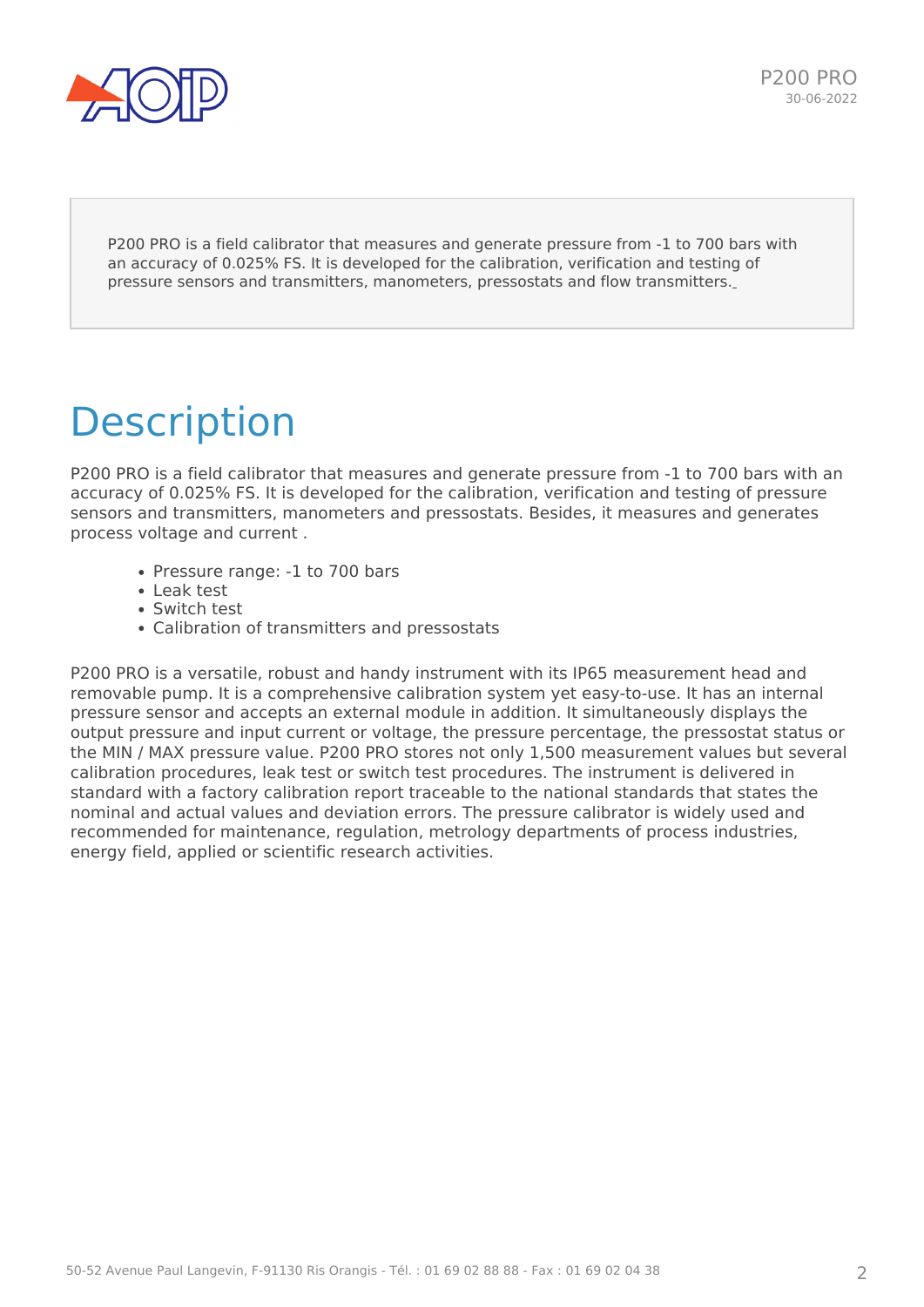

# **Specifications**

### Specifications and performances @23°C ±5°C

Pressure



Pressure media: AISI 316 SS compatible fluids (water, gas, and oil) Engineering units: mbar, bar, hPa, kPa, Mpa, kg/cm2, kg/m2, psi, mmH2O, cmH2O, mH2O, Torr, atm, lb/ft2, inH2O, FTH2O, mmHg, cmHg, mHg, inHg Accuracy: accuracies given for 1 year, include non linearity, hysteresis, and repeatability. Temperature coefficient inside the temperature compensated range: ±0.002% RDG /°C Temperature compensation: Automatic with built-in calibration matrix from 0°C to 45°C

|                 | <b>By interne moduel</b> | <b>By external sensor</b> |
|-----------------|--------------------------|---------------------------|
| Accuracy        | $±0.025%$ FS             | $±0.025%$ FS              |
| Overpressure    | 125% FS                  | 125% FS                   |
| Port            | 3/8" BSP male            | 1/4" BSP male             |
| Connexion cable | Internal                 | 2 <sub>m</sub>            |

### Process voltage

| <b>Type</b> | <b>Measurement /</b><br><b>Emission</b> | Range          | <b>Resolution</b> | Accuracy / 1<br>year     |
|-------------|-----------------------------------------|----------------|-------------------|--------------------------|
| Voltage     | IN / OUT                                | -200 to 200 mV | $1 \text{ mV}$    | $0.02\%$ RDG + 3<br>mV   |
|             |                                         | $-0.2$ to 2 V  | $10 \text{ mV}$   | $0.02\%$ RDG + 10<br>mV  |
|             |                                         | $-2$ to 20 V   | $100$ mV          | $0.02\%$ RDG + 100<br>mV |

### Process current

| <b>Type</b> | <b>Measurement</b> /<br><b>Emission</b> | Range         | <b>Resolution</b> | Accuracy / 1<br>vear     |
|-------------|-----------------------------------------|---------------|-------------------|--------------------------|
| Current     | IN / OUT                                | $-5$ to 22 mA | $0.1 \text{ mA}$  | $0.02\%$ RDG + 0.4<br>mA |

Loop supply:  $24 V ± 10%$  (30 mA maximum)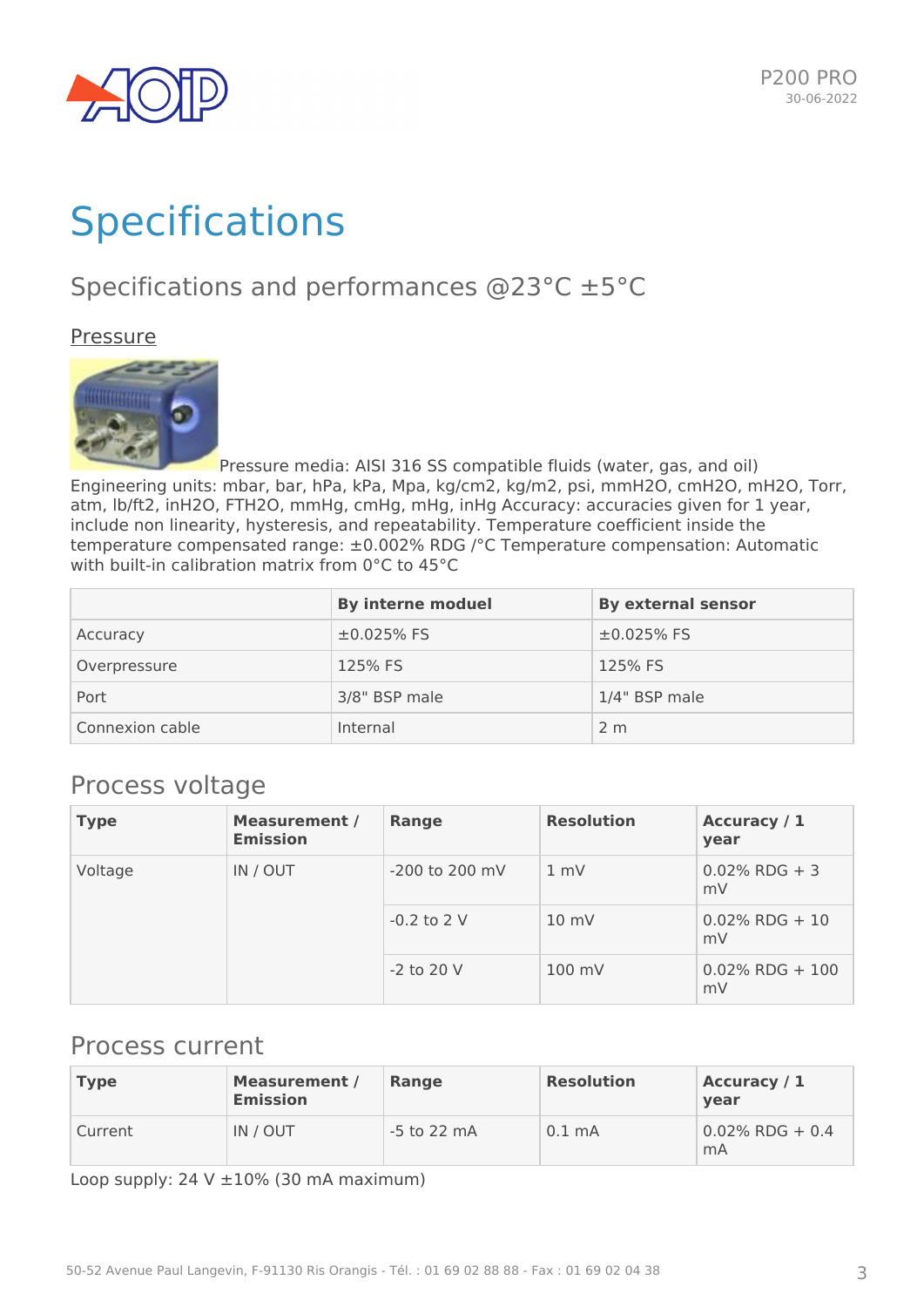

### Further features

| Scaling in measurement mode | Scaling allows process signals to be displayed in<br>% of FS or in pressure, offering a direct<br>comparison between the measured pressure<br>value and the transmitter output value and<br>allowing sensors to be corrected after a<br>calibration.                                      |
|-----------------------------|-------------------------------------------------------------------------------------------------------------------------------------------------------------------------------------------------------------------------------------------------------------------------------------------|
| <b>Transmitters tests</b>   | The feature enables any pressure transmitter to<br>be controlled and calibrated with simultaneous<br>display of input and output values in % F.S. or in<br>actual unit. The measuring circuit is also able to<br>power the loop for a direct connection to the<br>transmitter under test. |
| Switch test                 | In pressure, P200 PRO controls and displays the<br>applied pressure and the switch status OPEN or<br>CLOSED of pressostats.                                                                                                                                                               |
| Leak test                   | P200 PRO detects the presence of any pressure<br>leakage through a test procedure carrying out<br>pressure fall measurements in a programmable<br>time interval.                                                                                                                          |

## General specifications

| <b>Size</b>               | $130 \times 120 \times 70$ mm                                                                                                                                                      |
|---------------------------|------------------------------------------------------------------------------------------------------------------------------------------------------------------------------------|
| Weight                    | Nett: 1.4 kg Gross: 2.5 kg                                                                                                                                                         |
| <b>Display</b>            | Liquid crystal graphical display with automatic<br>and manual backlite                                                                                                             |
| Measurement sampling time | 250 ms                                                                                                                                                                             |
| <b>Battery</b>            | Type: Rechargeable Ni-Mh with external charger<br>Charging time: 5 h at 90% and 6 h at 99%, if<br>instrument switched off Life time: 10 h in<br>measurement mode without backlight |
| Communication ports       | RS 232, full bidirectional                                                                                                                                                         |
| Storage capacity          | 1,500 measured values with date and time stamp                                                                                                                                     |

### Environmental specifications

| Reference range            | $23^{\circ}$ C $\pm 5^{\circ}$ C      |
|----------------------------|---------------------------------------|
| Operating reference range  | -10 to 55°C (RH: 95 % non condensing) |
| Storage temperature limits | -30°C to +60°C (without battery)      |
| IP protection              | IP65 according to EN60529             |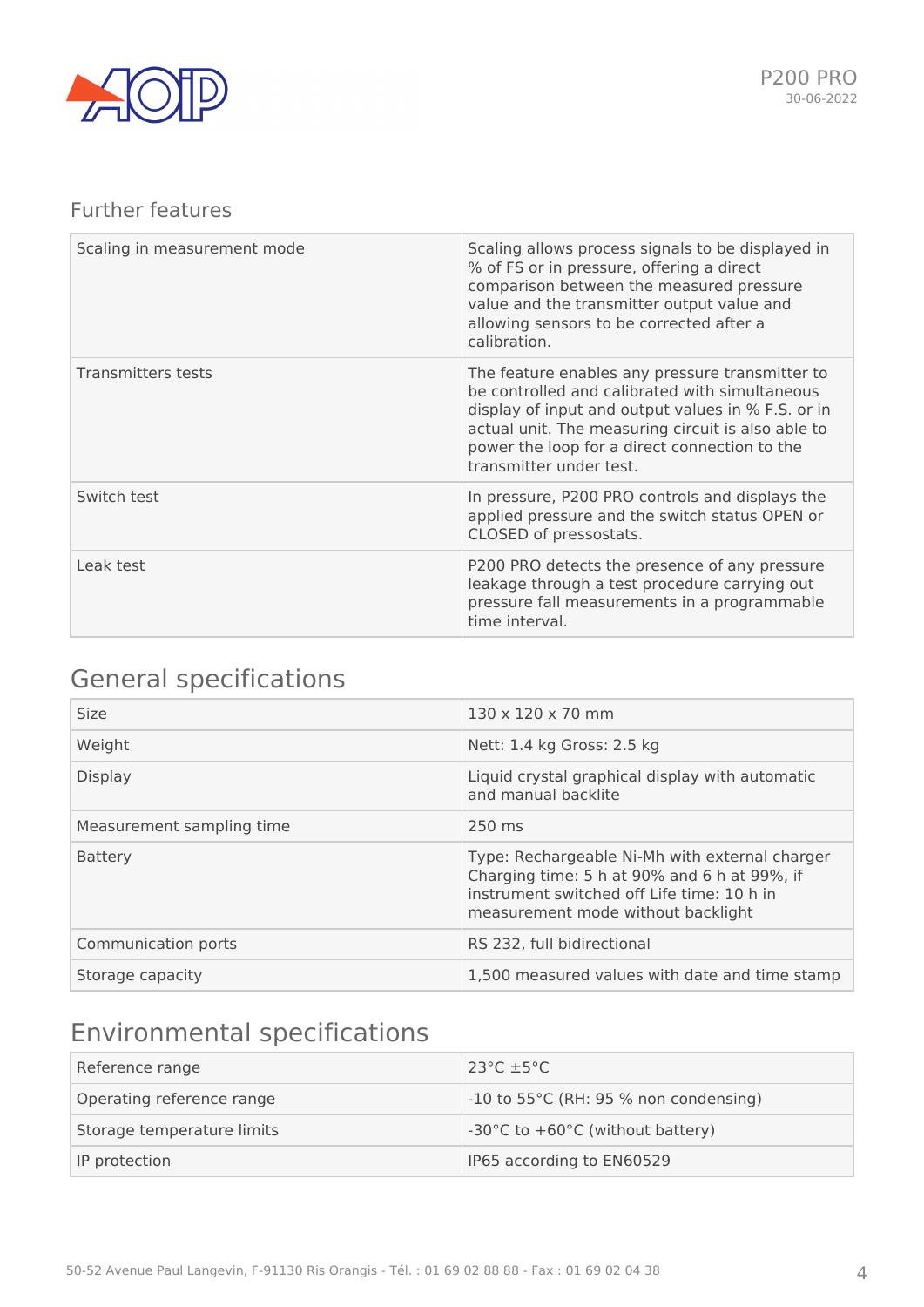

## Models and accessories

### Instrument:

**Ordering code structure: P200 PRO basic – A – B – C – D – E or P200 PRO plus – A – B – C – D – E** *Please select the required options from tables A, B… below to define the right device reference.* P200 PRO basic Calibrateur portable de pression Delivered in standard with:

- Internal pressure module to select from the list below
- External sensor connector
- Adapter kit: ½ NPT.F, ½BSP.F, 3/8NPT.F, 3/8BSP.F, 1/8NPT.F, 1/8BSP.F, 1/4BSP.F
- Hoses
- Battery charger
- User manual

P200 PRO plus Calibrateur portable de pression Delivered in standard with:

- Internal pressure module to select from the list below
- External sensor connector
- mA / V input / output
- Adapter kit: ½ NPT.F, ½BSP.F, 3/8NPT.F, 3/8BSP.F, 1/8NPT.F, 1/8BSP.F, 1/4BSP.F
- Hoses
- Battery charger
- User manual

#### **Table A – Accuracy of internal pressure**

| sensor 1                                           | $\pm 0.05\%$ FS 2                               | $±0.025%$ FS |  |
|----------------------------------------------------|-------------------------------------------------|--------------|--|
| Table B - Internal pressure sensor (1 choice only) |                                                 |              |  |
| 0.010G                                             | -100 / 100 mbar, Gauge - Resolution: 0.001 mbar |              |  |
| 0.050G                                             | -500 to 500 mbar, Gauge - Resolution: 0.01 mbar |              |  |
| 0001G                                              | -0.95 to 1 bar, Gauge - Resolution: 0.01 mbar   |              |  |
| 0002G                                              | -0.95 to 2 bar, Gauge – Resolution: 0.01 mbar   |              |  |
| 0007G                                              | -0.95 to 7 bar, Gauge - Resolution. 0.1 mbar    |              |  |
| 0020G                                              | -0.95 to 20 bar, Gauge - Resolution. 0.1 mbar   |              |  |
| 0035G                                              | 0 to 35 bar, Gauge - Resolution: 1 mbar         |              |  |
| 0070G                                              | 0 to 70 bar, Gauge - Resolution: 1 mbar         |              |  |
| 0150G                                              | 0 to 150 bar, Gauge - Resolution. 1 mbar        |              |  |
| 0350G                                              | 0 to 350 bar, Gauge - Resolution. 10 mbar       |              |  |
| 0700G                                              | 0 to 700 bar, Gauge - Resolution: 10 mbar       |              |  |
| 0002A                                              | 0 to 2 bar, Absolute - Resolution: 0.01 mbar    |              |  |
| 0020A                                              | 0 to 20 bar, Absolute - Resolution. 0.1 mbar    |              |  |
| <b>Table C - Alimentation</b>                      |                                                 |              |  |
| A                                                  | 120 V - 50/60 Hz with US plug                   |              |  |
| Β                                                  | 100 V - 50/60 Hz with US/Japan plug             |              |  |
| C                                                  | 230 V - 50/60 Hz with European plug             |              |  |
| D                                                  | 230 V - 50/60 Hz with UK plug                   |              |  |
| E                                                  | 230 V - 50/60 Hz with Schuko plug               |              |  |
| <b>Table D - Accessories</b>                       |                                                 |              |  |
| 0                                                  | <b>None</b>                                     |              |  |
| LP                                                 | Pneumatic pump, -0.85 to 3 bar                  |              |  |
| P                                                  | Pneumatic pump, -0.95 to 40 bar                 |              |  |